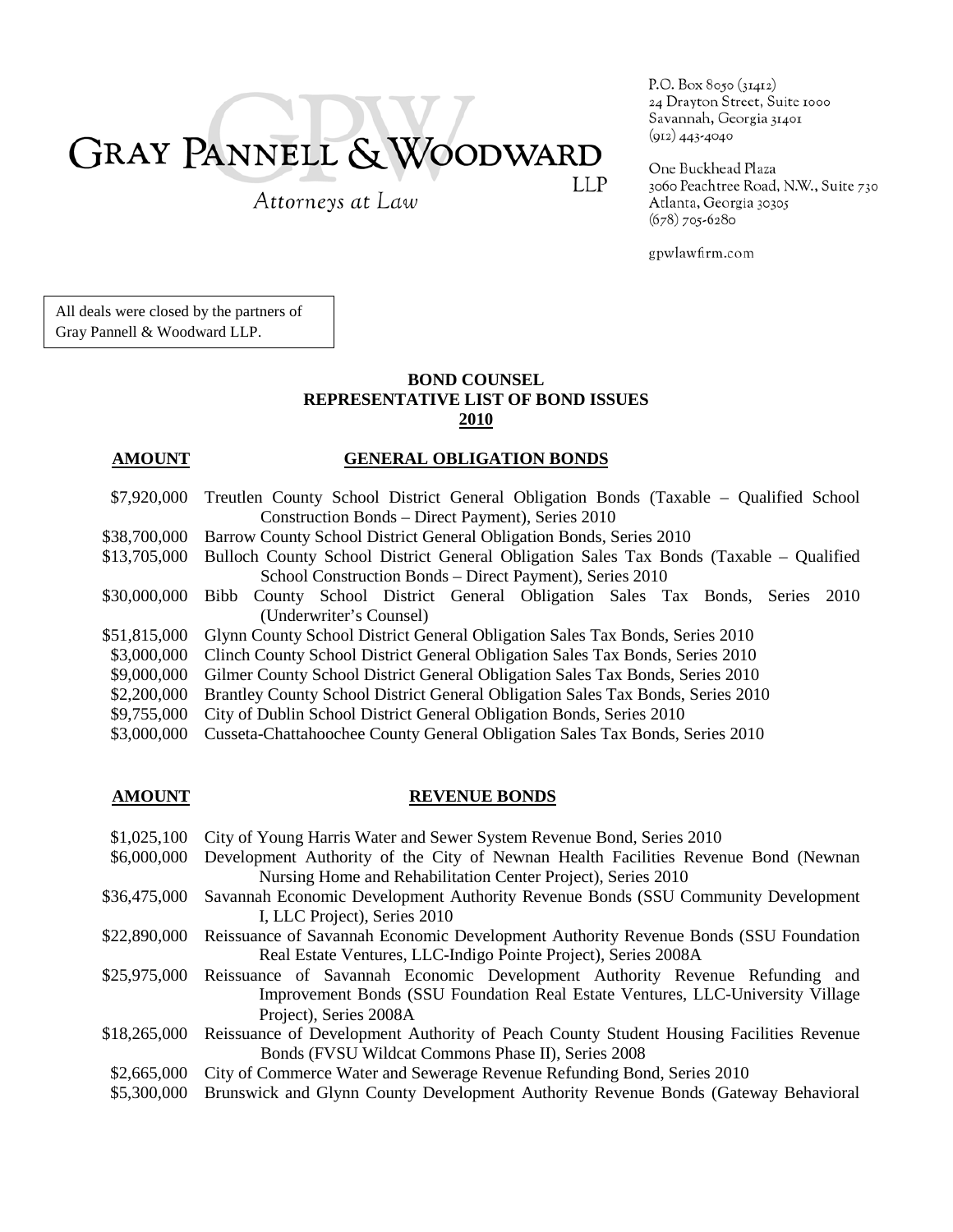|               | Health Services Project), Series 2010 (Underwriter's Counsel)                                                                                                           |
|---------------|-------------------------------------------------------------------------------------------------------------------------------------------------------------------------|
| \$14,940,000  | South Georgia Governmental Services Authority Revenue Bonds (Grady County Recreational                                                                                  |
|               | Fishing Lake Project), Series 2010                                                                                                                                      |
| \$3,269,710   | Defeasance of Emanuel County Development Authority Taxable Revenue Bond (Huber                                                                                          |
|               | Engineered Woods Project), Series 2006                                                                                                                                  |
| \$11,175,000  | Macon-Bibb County Urban Development Authority Refunding Revenue Bonds (Bibb County                                                                                      |
|               | Projects), Series 2010                                                                                                                                                  |
| \$7,900,000   | Carroll County Water Authority Refunding Revenue Bond (City of Temple Project),                                                                                         |
|               | Series 2010                                                                                                                                                             |
| \$41,455,000  | Camden County Public Service Authority Refunding Revenue Bonds (City of St. Marys                                                                                       |
|               | Project), Series 2010                                                                                                                                                   |
| \$2,930,000   | Monroe County Public Facilities Authority Taxable Revenue Bonds (Monroe County Facilities                                                                               |
|               | Project), Series 2010B (Underwriter's Counsel)                                                                                                                          |
| \$3,315,000   | Monroe County Public Facilities Authority Revenue Bonds (Monroe County Facilities                                                                                       |
|               | Project), Series 2010A (Underwriter's Counsel)                                                                                                                          |
| \$14,225,000  | Macon Water Authority (Georgia) Tax Exempt Adjustable Mode Water And Sewer Refunding                                                                                    |
|               | Revenue Bonds, Series 2010A                                                                                                                                             |
| \$20,000,000  | Macon Water Authority Water And Sewer Revenue Bonds, Series 2010B                                                                                                       |
| \$6,445,000   | Paulding County Industrial Building Authority - City of Dallas Revenue Bonds (Federally -                                                                               |
|               | Taxed - Recovery Zone Economic Development Bonds) (City of Dallas Project),                                                                                             |
|               | Series 2010                                                                                                                                                             |
| \$60,730,000  | Columbia County Water and Sewerage Revenue Bonds, Series 2010                                                                                                           |
| \$9,510,000   | Liberty County Public Facilities Authority Revenue Bonds (Taxable – Build America Bonds –                                                                               |
|               | Direct Payment) (City of Hinesville Projects), Series 2010                                                                                                              |
| \$6,760,000   | McIntosh County Water System Interim Revenue Bond, Series 2010                                                                                                          |
| \$120,000,000 | Development Authority of Fulton County Taxable Revenue Bonds (The Coca-Cola Company                                                                                     |
|               | Project), Series 2010                                                                                                                                                   |
| \$5,600,000   | The City of Dalton Building Authority Revenue Bonds (Taxable - Recovery Zone Economic                                                                                   |
|               | Development Bonds - Direct Payment), Series 2010                                                                                                                        |
| \$3,775,000   | Dalton-Whitfield Joint Development Authority Revenue Bond (Phase IIA Project),                                                                                          |
|               | Series 2010A                                                                                                                                                            |
| \$6,075,000   | Dalton-Whitfield Joint Development Authority Taxable Revenue Bond (Phase IIB Project),                                                                                  |
|               | Series 2010B                                                                                                                                                            |
| \$2,000,000   | South Georgia Governmental Services Authority Revenue Bonds (Thomasville School                                                                                         |
|               | Projects) (Taxable-Qualified School Construction Bonds-Direct Payment), Series 2010                                                                                     |
| \$50,125,000  | Brunswick-Glynn County Joint Water and Sewer Commission Revenue Bonds, Series 2010C                                                                                     |
| \$8,220,000   | Albany-Dougherty Inner City Authority Revenue Refunding Bonds (Dougherty County,                                                                                        |
|               | Georgia Public Purpose Project), Series 2010 (Underwriter's Counsel)<br>Development Authority of Cobb County Tax-Exempt Variable Rate Industrial Development            |
| \$3,000,000   |                                                                                                                                                                         |
| \$1,930,000   | Revenue Bonds (First Landmark Bank Project), Series 2010 (Borrower's Counsel)<br>City of Social Circle Combined Public Utility Revenue Refunding and Improvement Bonds, |
|               | Series 2010                                                                                                                                                             |
| \$13,000,000  | Brunswick-Glynn County Joint Water and Sewer Commission Refunding Revenue Bond                                                                                          |
|               |                                                                                                                                                                         |
|               | (Glynn County Wastewater Improvement Project), Series 2010B                                                                                                             |
| \$15,040,000  | City of Statesboro Water & Sewer Refunding and Improvement Revenue Bonds, Series 2010                                                                                   |
| \$13,000,000  | Brunswick-Glynn County Joint Water and Sewer Commission Refunding Revenue Bond                                                                                          |
|               | (Glynn County Wastewater Improvement Project), Series 2010A                                                                                                             |
| \$6,833,070   | City of Port Wentworth Water and Sewer Interim Revenue Bond, Series 2010                                                                                                |
| \$1,157,000   | City of Hagan Water and Sewer System Revenue Bond, Series 2010A                                                                                                         |
| \$450,000     | City of Hagan Water and Sewer System Refunding and Improvement Revenue Bond,<br>Series 2010B                                                                            |